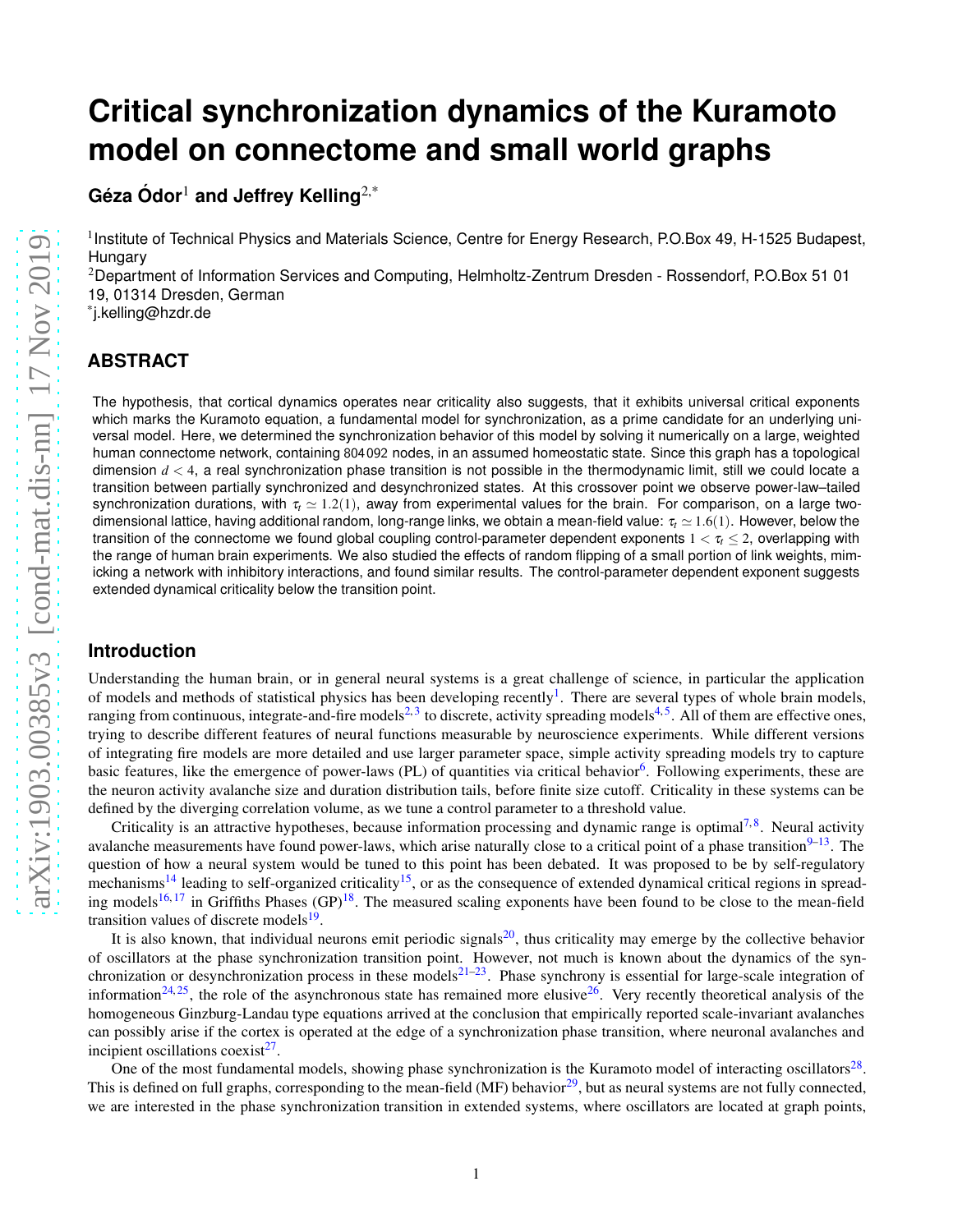possessing finite topological dimension *d*. This is defined by

$$
\langle N_r \rangle \sim r^d \tag{1}
$$

where  $N_r$  is the number of node pairs that are at a topological (also called "chemical") distance *r* from each other (i.e. a signal must traverse at least *r* edges to travel from one node to the other).

Phase transition in the Kuramoto model can happen only above the lower critical dimension  $d_l = 4^{30}$  $d_l = 4^{30}$  $d_l = 4^{30}$ . Below  $d_l = 4$  partial synchronization may emerge with a smooth crossover for strong coupling of oscillators, but a true, singular phase transition in the  $N \to \infty$  limit is not possible. On higher dimensional full or random graphs the Kuramoto equation exhibits universal scaling dynamics of the phase order parameter  $31,32$  $31,32$ . According to the theory of universality classes<sup>[19](#page-9-1)</sup> this "simple" model can describe other, more complex models of the brain. Very recently it has been studied analytically and computationally on a human connectome graph network of 998 nodes and in hierarchical modular networks (HMN), in which moduli exist within moduli in a nested way at various scales<sup>[33](#page-9-14)</sup>. As the consequence of quenched, purely topological heterogeneity an intermediate phase, located between the standard synchronous and asynchronous phases was found, showing "frustrated synchronization", metastability, and chimera-like states. This complex phase was investigated further in the presence of noise<sup>[34](#page-9-15)</sup> and on simplicial complex model of manifolds with finite and tunable spectral dimension<sup>[35](#page-9-16)</sup> as simple models for the brain.

Anatomical connections<sup>[36](#page-9-17)</sup> and the synchronization networks of cortical neurons<sup>[37](#page-9-18)</sup> indicate a small-world topology<sup>[38](#page-9-19)</sup>. Here we will investigate the characteristic times, corresponding to synchronization or desynchroziation near the transition on a large human connectome graph *(KKI-18)* and compare it with results, obtained on 2d lattices with additional random, long range connections. The latter also exhibit small-world topology, because the 2d lattice has large clustering and the random, long range connections generate short path lengths among geometrically distant nodes. Our graphs are much larger than those considered before, allowing us to determine universal critical exponents that can be compared with experiments. Furthermore, we have heterogeneity in the intrinsic frequencies as well as in connection weights, which was found to be crucial in case of threshold model simulations[39](#page-9-20). Previously, extended discrete threshold model simulations of activity avalanches on *KKI-18* did not support a critical phase transition<sup>[39](#page-9-20)</sup>. It turned out the weight heterogenities were too strong to allow the occurrence of criticality. This means that only the strongly connected hubs played a role in the activation/deactivation processes and weak nodes just followed them. As this appears to be unrealistic and uneconomic in a brain of billions of neurons, an input sensitivity equilibration was assumed via variable, node dependent thresholds. This makes the system homeostatic and simulations proved the occurrence of criticality, as well as robust Griffiths effects<sup>[39,](#page-9-20)[40](#page-9-21)</sup> in spreading models. Indeed, there is some evidence that neurons have a certain adaptation to their input excitation levels<sup>[41](#page-9-22)</sup> and can be modeled by variable thresholds<sup>[42](#page-10-0)</sup>. Very recently comparison of modeling and experiments arrived at a similar conclusion: equalized network sensitivity improves the predicting power of a model at criticality in agreement with the FMRI correlations<sup>[43](#page-10-1)</sup>.

Even more naturally, homeostasis can be achieved in real brains via inhibitory neurons<sup>[44](#page-10-2)[–48](#page-10-3)</sup>, suppressing communications. This provides an alternative way for modifying the positive, undirected links of the *KKI-18* graph to test the phase synchronization of the Kuramoto model in the presence of random, negative couplings.

#### **Models and methods**

We consider the Kuramoto model of interacting oscillators<sup>[28](#page-9-9)</sup>, with phases  $\theta_i(t)$  located at *N* nodes of networks, which evolve according to the dynamical equation

<span id="page-1-0"></span>
$$
\dot{\theta}_i(t) = \omega_{i,0} + K \sum_j W_{ij} \sin[\theta_j(t) - \theta_i(t)] \tag{2}
$$

Here,  $\omega_{i,0}$  is the intrinsic frequency of the *i*-th oscillator, drawn from a Gaussian distribution with zero mean and unit variance and the summation is performed over other nodes, with connections described by the weighted adjacency matrix  $W_{ij}$ . The global coupling  $K$  is the control parameter of this model, by which we can tune the system between asynchronous and synchronous states. We follow the properties of the phase transition through studying the Kuramoto order parameter defined by

$$
R(t) = \frac{1}{N} \left| \sum_{j=1}^{N} e^{i\theta_j(t)} \right|,
$$
\n(3)

which is non-zero, above a critical coupling strength,  $K > K_c$  tends to zero for  $K < K_c$  as  $R \propto \sqrt{1/N}$  or exhibits a growth at *K<sup>c</sup>* as

<span id="page-1-1"></span>
$$
R(t,N) = N^{-1/2}t^{\eta}f_{\uparrow}(t/N^{\tilde{z}}) \tag{4}
$$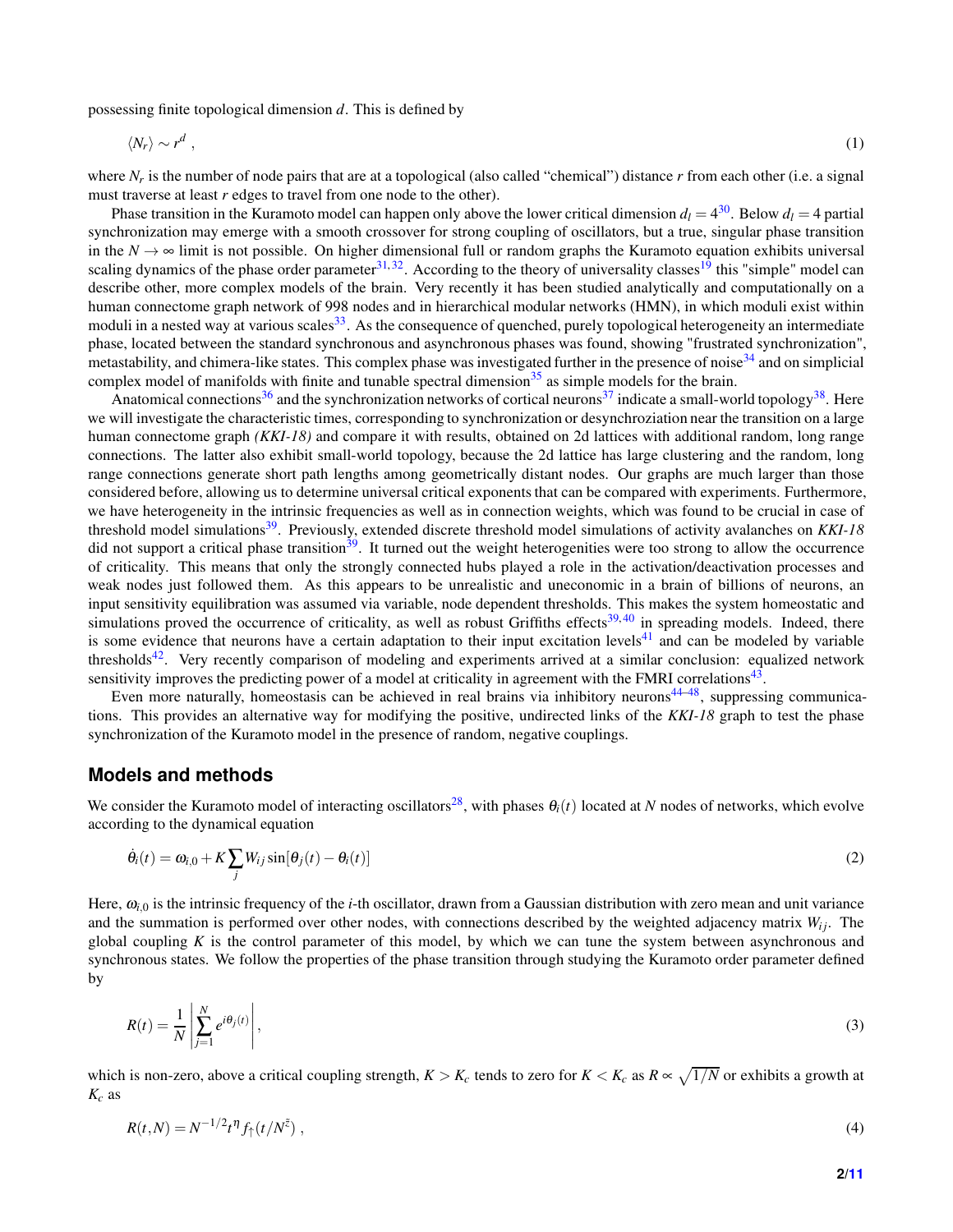in case of an incoherent initial state, with the dynamical exponents  $\tilde{z}$  and  $\eta$ . In case of a coherent initial state it decays as:

$$
R(t,N) = t^{-\delta} f_{\downarrow}(t/N^{\tilde{z}}) \tag{5}
$$

characterized by the dynamical exponent  $\delta$ . Here  $f_{\uparrow}$  and  $f_{\downarrow}$  denote different scaling functions.

We have also investigated the de-synchronization duration distributions by starting the system from fully synchronous or asynchronous states, near  $K_c$  by measuring the time  $t_x$  until  $R(t_x)$  first fell below the threshold value:  $R_T = 1/\sqrt{N}$ , related to the synchronization noise in the incoherent phase (see Fig. [5\)](#page-5-0). For this measurement we averaged over  $\simeq 10^4$  runs, using independent random  $\omega_{i,0}$  intrinsic frequencies and applied histogramming with increasing bin sizes:  $\Delta t_x \propto t_x^{1.12}$  to estimate the probability distribution  $p(t_x)$ .

The following graphs have been considered:

- 1. 2d lattices with additional, random long-range connections such that  $\langle k \rangle = 5$  (2dll). We used periodic boundary conditions, simulating high dimensional graphs with supposedly mean-field behavior.
- 2. Weighted, symmetric large human connectome graph: *KKI-18*<sup>[49](#page-10-5)</sup> downloaded from the Openconnectome project<sup>[50](#page-10-6)</sup>.
- 3. *KKI-18*, with 5% of the links turned to inhibitory: *KKI-18-I*

We applied the fourth order Runge-Kutta method from Numerical Recipes<sup>[51](#page-10-7)</sup> and the boost library odeint<sup>[52](#page-10-8)</sup> to solve Eq. [\(2\)](#page-1-0) on various networks. Step sizes:  $\Delta = 0.1, 0.01, 0.001$  have been tested, but finally  $\Delta = 0.1$  precision found to be sufficient. Generally, the  $\Delta < 0.1$  precision did not improve the stability of the solutions, but caused smaller fluctuations due to the chaotic behavior of Eq. [\(2\)](#page-1-0) which could be compensated by averages over many independent samples with different  $\omega_i$ <sub>0</sub>. The criterion  $\varepsilon = 10^{-12}$  was used in the RK4 algorithm and we parallelized the RK4 for NVIDIA graphic cards (GPU), by which we could achieve a  $\sim \times 40$  increase in the throughput with respect to a single 12-core CPU. It is important to note, that first we verified the parallel GPU code, by comparing results on smaller sizes with those, obtained by the serial CPU program. Algorithmic and benchmark details will be discussed elsewhere<sup>[53](#page-10-9)</sup>.

We measured the Kuramoto order parameter with a fixed K, by increasing the sampling time steps exponentially

$$
t_k = 1 + 1.08^k \,, \tag{6}
$$

which is a common method in case of PL asymptotic time dependences. In practice we estimate  $t_x = (t_k + t_{k-1})/2$ , where  $t_k$ was the first measured crossing time. The initial conditions were generally  $\theta_i(0) \in (0, 2\pi]$  phases, with uniform distribution, describing fully disordered states. However, for comparison we also performed runs starting from the fully synchronized state:  $\theta_i(0) = 0$ . Probability distribution tails were fitted using the least squares fit method above thresholds, fixed by visual inspection of the results. To see the corrections to scaling we determined the effective exponents of *R* as the discretized, logarithmic derivative of Eq.  $(4)$  at these discrete timesteps  $t_k$ , near the transition point

<span id="page-2-1"></span>
$$
\eta_{\text{eff}} = \frac{\ln \langle R(t_{k+3}) \rangle - \ln \langle R(t_k) \rangle}{\ln(t_{k+3}) - \ln(t_k)} \ . \tag{7}
$$

Here the brackets denote sample averaging over different initial conditions.

The *KKI-18* graph has been downloaded from the Open Connectome project repository<sup>[50](#page-10-6)</sup>. This network was generated from Diffusion Tensor Imaging (DTI)[54](#page-10-10), approximating the *structural connectivity* of the white matter of a human brain. It comprises  $N = 804092$  nodes, connected via 41523908 undirected edges, and several small sub-components, which were ignored here. <sup>[1](#page-2-0)</sup>. Solving [\(2\)](#page-1-0) on this graph allows running extensive dynamical studies on present day CPU/GPU clusters, large enough to draw conclusions on the scaling behavior without very strong finite size effects. These connectomes of the human brain possess 1 mm<sup>3</sup> resolution, using a combination of diffusion weighted, functional and structural magnetic resonance imaging scans. They are symmetric, weighted networks, where the weights measure the number of fiber tracts between nodes. The large graph "KKI-18" used here is generated by the MIGRAINE method, described in<sup>[55](#page-10-11)</sup>. They exhibit hierarchical levels by construction from the Desikan cerebral regions with (at least) two quite different scales. The graph structure can be seen on the Fig. [1,](#page-3-0) where the modules were identified by the Louvain algorithm<sup>[56](#page-10-12)</sup>, then the network of modules was generated and finally visualized using the Gephi tool<sup>[57](#page-10-13)</sup>. This identified 144 modules, with sizes varying between 8 and 35 202 nodes.

 $In<sup>49</sup>$  $In<sup>49</sup>$  $In<sup>49</sup>$  it was found that, contrary to the small world network coefficients, these graphs exhibit topological dimension slightly above  $D = 3$  and a certain amount of universality, supporting the selection of KKI-18 as a representative of the large human connectomes available. This dimensionality suggests weak long-range connections, in addition to the  $D = 3$  dimensional embedding and warrants to see heterogeneity effects in dynamical models defined on them.

<span id="page-2-0"></span><sup>&</sup>lt;sup>1</sup>Note, that keeping the sub-components, did not change the results within numerical accuracy.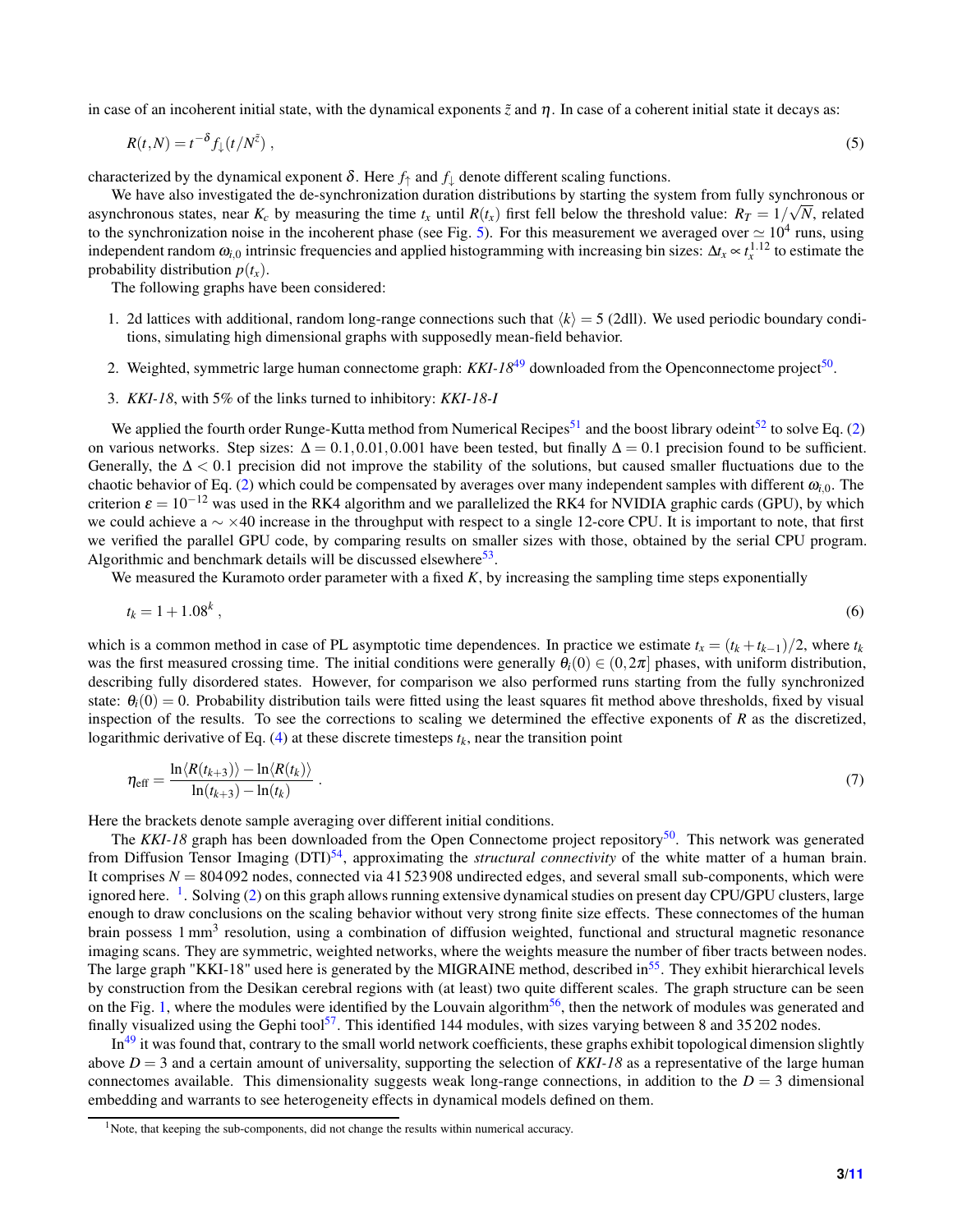<span id="page-3-0"></span>

**Figure 1.** Network of the modules of the *KKI-18* human connectome graph. The size of circles is proportional with the number of nodes.

To keep the local sustained activity requirement for the brain<sup>[4](#page-8-3)</sup> and provide a homeostatic state, we modified *KKI-18* by normalizing the incoming weights of node *i* in<sup>[39](#page-9-20)</sup>:  $W'_{i,j} = W_{i,j}/\sum_{j \in \text{neighbor } i} W_{i,j}$  at the beginning of the simulations.

In addition, it is well known that excitation is balanced globally by the inhibitory cells, which is assumed to be a 20% fraction of all neurons. However, the vast majority of inhibitory connections are local as these cells have small dendritic and axonal trees<sup>[58](#page-10-14)</sup>. Their range coincides roughly with the  $1mm^3$  of voxels in the connectivity data of *KKI-18*. The tracts, obtained by DTI are in contrast mostly excitatory axonal fibers; middle and long range connections are made by axons of pyramidal cells, which are excitatory. But these axons still could target excitatory and inhibitory cells in a voxel's area. To model this, we flipped the signs of weights of 5% randomly selected links *i* as  $W''_{i,j} = -W'_{i,j}$ , creating thus a modified graph called: *KKI-18-I*. Such links are against local synchronization and can be considered as an inhibition mechanism of possible information retrieval mechanism via resonance<sup>[59](#page-10-15)</sup>.

#### **Results**

#### **The 2dll graph**

First we studied the growth of  $R(t)$  on the 2dll model of linear size  $L = 6000$  by starting from states of oscillators with fully random phases and by averaging over 5000 – 10000  $\omega_{i,0}$  realizations up to  $t = 10^3$ . As Fig [2](#page-4-0) shows power-law growth of synchronization emerge up to  $t \approx 100$  in the coupling region:  $0.477 \le K \le 0.478$ . Following that the  $R(t)$  curves veer up or down, depending on being super or sub-critical. Note, that for *t* >∼ 800 the curves begin to break down, owing to the finite size effect, when the growing correlation volume:  $\xi \propto t^{\tilde{z}}$  exceeds the system size  $N = L^2$ . Looking at the effective exponents defined by [\(7\)](#page-2-1) one can estimate the critical point:  $K_c = 0.4775(3)$ , as we expect in the asymptotic  $1/t \rightarrow \infty$  limit constant local slopes. Off-critical cases exhibit up or down veering curvatures. Here one can read-off the asymptotic value:  $\eta = 0.55(10)$ , on the local slope inset of Fig [2,](#page-4-0) which is different from the MF value  $\eta = 0.75$ , expected for the Kuramoto model<sup>[31](#page-9-12)</sup> by scaling relations. The obvious discrepancy can be the consequence of very strong corrections-to scaling or some other quench disorder effect discussed further in<sup>[32](#page-9-13)</sup>. Note, that in<sup>[31](#page-9-12)</sup>, in case of fully connected graphs, the  $\eta = 0.75$  exponent could hardly be seen, probably as the consequence of finite size and time limitations. While<sup>[31](#page-9-12)</sup> achieved sizes  $N \leq 819200$ , here we provide results for much larger systems, containing  $N = 36000000$  nodes, but without full topological order.

Instead of going into the details we just show that the relaxation time distributions, both for growth and for decay result in a robust fat tail behavior at the critical point, characterized by  $\tau_t = 1.6(1)$  (see Fig. [3\)](#page-4-1). The evolution of single realizations, in case of growth runs are shown on Fig [5.](#page-5-0) The dashed line denotes the threshold at which the first passage time  $t_x$  is measured. We have also measured  $t_x$  in the case of fully coherent initial states in systems up to  $t_{\text{max}} = 10^4$ . Fig. [3](#page-4-1) shows the tails of  $p(t_x)$ around the critical point for incoherent initial conditions for *L* = 6000 and for coherent initial state with with *L* = 1000. In the latter case the decay occurs following a long transient time, thus the time is divided by a factor 100, but one can observe the same type of PL tails at  $K \simeq 0.477$ .

With this precision one cannot see a difference in the numerical scaling behavior at the critical point, but we note that the  $\tau_t = 1.6(1)$  estimate is slightly above that one could obtain using the scaling relation

$$
\tau_t = 1 + \delta = 1.5 \tag{8}
$$

connecting dynamical exponents, see for example<sup>[19](#page-9-1)</sup>. Note, that the  $\delta = 0.6(1)$  result is in agreement with those of the extensive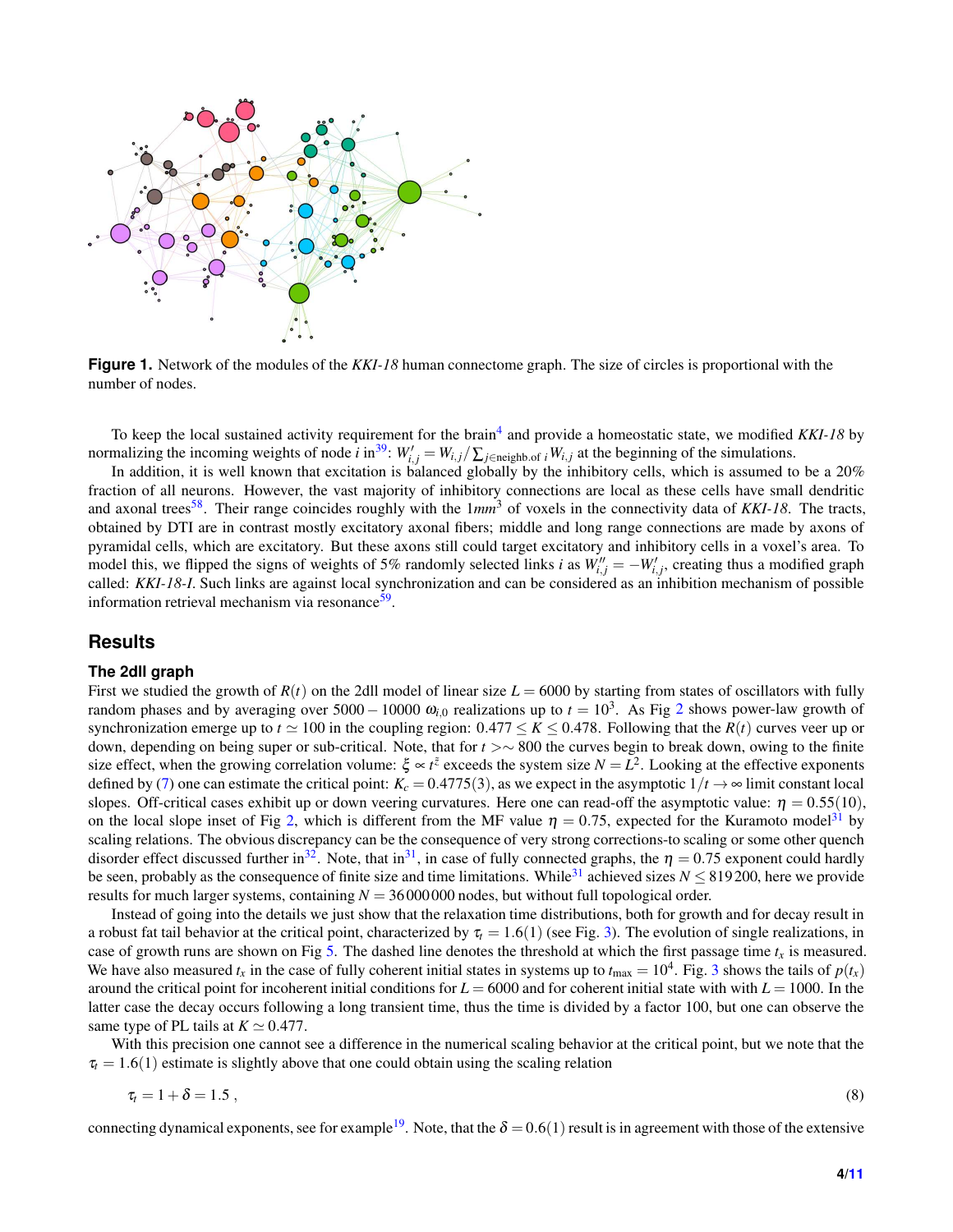<span id="page-4-0"></span>

**Figure 2.** Growth of the average R on the 2dll model near the synchronization transition point for  $K = 0.477, 0.4773, 0.4775, 0.478$  (bottom to top curves). Inset: the corresponding local slopes defined by [\(7\)](#page-2-1).

<span id="page-4-1"></span>

**Figure 3.** Duration distribution of  $t_x$  on the 2dll model for growth with  $L = 6000$ :  $K = 0.477$  (bullets), 0.4773 (boxes), 0.4775 (diamonds), 0.478 (triangles) and decay with  $L = 1000$  for  $K = 0.4772$  (solid line). The dashed line shows a PL fit to the  $K = 0.477$  line for the tail region:  $t_x > 10$ .

decay results, presented in<sup>[32](#page-9-13)</sup> and suggest that  $\delta \simeq \eta$  on this scale, ruling out possible strong artifacts of the threshold value selection.

## **The Connectome graph**

### *Normalized, positive weights*

In case of the *KKI-18* graph first we determined the crossover point via the inflexion condition, which separates up (convex) and down (concave) veering curves of the growth runs (see Fig  $4$ ). As we can see, the transition is much smoother than what we obtained in the 2dll graph. The lower inset of Fig [4\)](#page-5-1) shows the steady state values  $R(t \to \infty)$  as the function of *K*, with a very low level of synchronization above the transition. This smooth crossover behavior is not surprising, as the topological dimension of this graph is:  $d = 3.05 < d_l = 4^{49}$  $d = 3.05 < d_l = 4^{49}$  $d = 3.05 < d_l = 4^{49}$ . This behavior is in agreement with PET and fMRI studies, which suggest that the magnitude of activity change from rest to task is rather small. Looking at the shapes of the  $R(t)$  curves and the saturation level of the corresponding local slopes we can estimate this crossover at:  $K_c = 1.65(5)$ , with an effective scaling exponent  $\eta_{\text{eff}} \simeq 0.6(1)$ . This exponent value is smaller than the  $\eta = 0.75$  MF value for the Kuramoto model, but close to our 2dll graph results.

Having determined the transition point we run the numerical solver at control parameter values below  $K_c$ , by starting with thousands of random initial states and measuring the first crossing times  $t_x$ , when *R* fell below:  $1/\sqrt(N) = 0.001094$ (see Fig. [5\)](#page-5-0). Following a histogramming procedure, with PL growing bin sizes in  $t_x$ , we obtained the distributions  $p(t_x)$ , which exhibit PL tails, characterized by the exponents  $1 < \tau_t < 2$  (see Fig. [6\)](#page-5-2). Here the almost  $\sim 1/t$  decay at  $K_c \ge 1.7$ marks synchronized phase, with singular behavior; at  $K_c$  one obtains  $\tau_t \simeq 1.2$ . The  $\tau_t = 1.2(1)$  is out of the range of neuro experiments:  $1.5 < \tau_t < 2.4^{13}$  $1.5 < \tau_t < 2.4^{13}$  $1.5 < \tau_t < 2.4^{13}$ , but a good agreement/overlap can be found in the sub-threshold region. To investigate the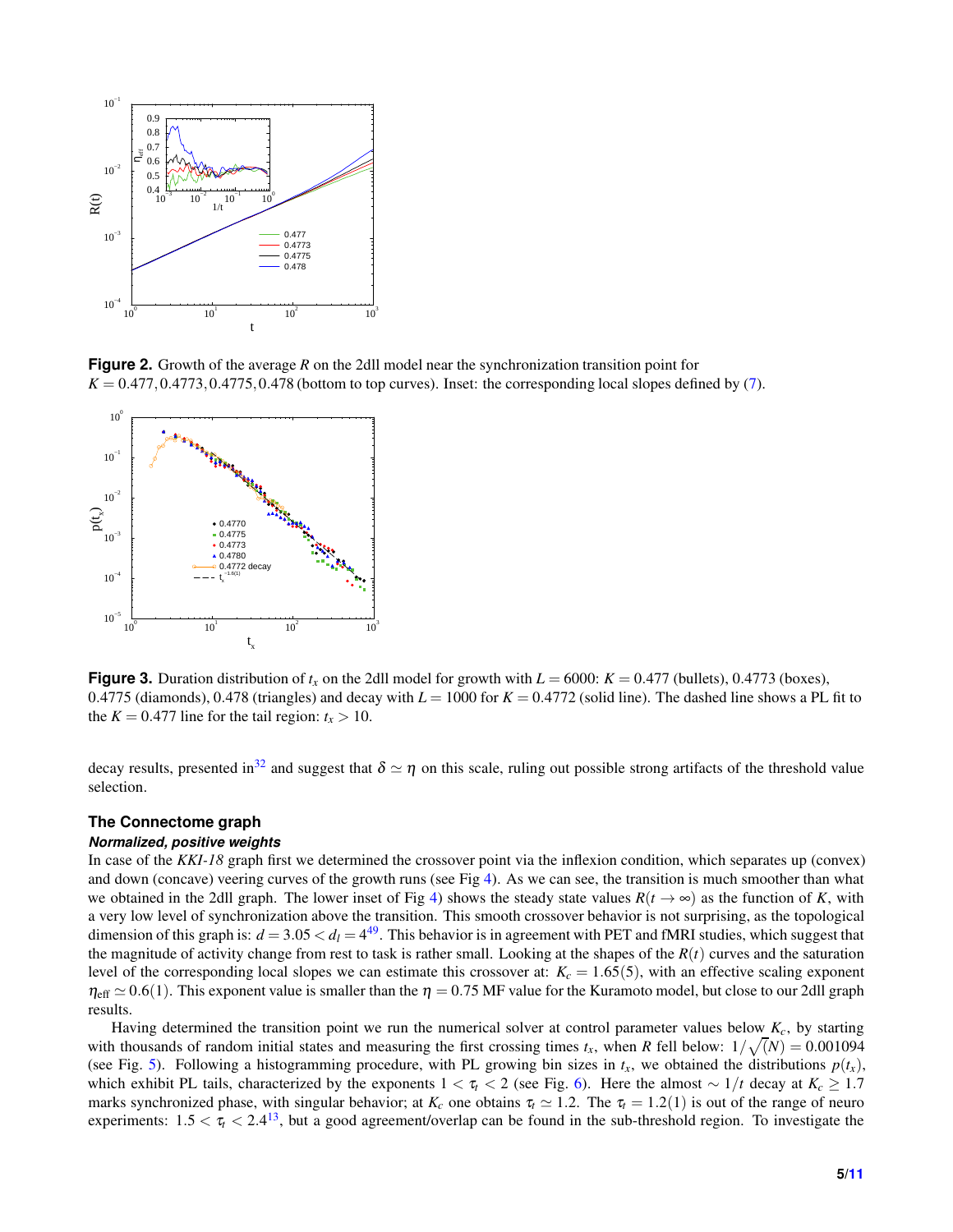<span id="page-5-1"></span>

**Figure 4.** Growth of the average *R* on the *KKI-18* graph near the synchronization transition point for  $K = 1.5, 1.6, 1.65, 1.7$ , 1.8, 1.9 (bottom to top curves). Upper left inset: Effective exponents, defined by [\(7\)](#page-2-1) for the same data, down inset: steady state  $R(t \to \infty)$  as the function of the global coupling.

<span id="page-5-0"></span>

**Figure 5.** Evolution of  $R(t)$  for single realizations on the  $KKI-18$  graph at  $K = 1.7$ . The dashed line shows the threshold value  $R = 1/\sqrt(N) = 0.001094$ , where we measure the characteristic times:  $t_x$  of first cross.

<span id="page-5-2"></span>

**Figure 6.** Duration distribution of  $t_x$  on the *KKI-18* model for growth  $K = 1.7$  (boxes), 1.6 (stars), 1.4 (bullets), 1.3 (+), 1.2 (up triangles). The dashed lines shows PL fits for the tail region  $t_x > 20$ .

effects of inhibition as in<sup>[39](#page-9-20)</sup> here we also studied the modified *KKI-18* graph, in which we flipped a small fraction of weight links randomly.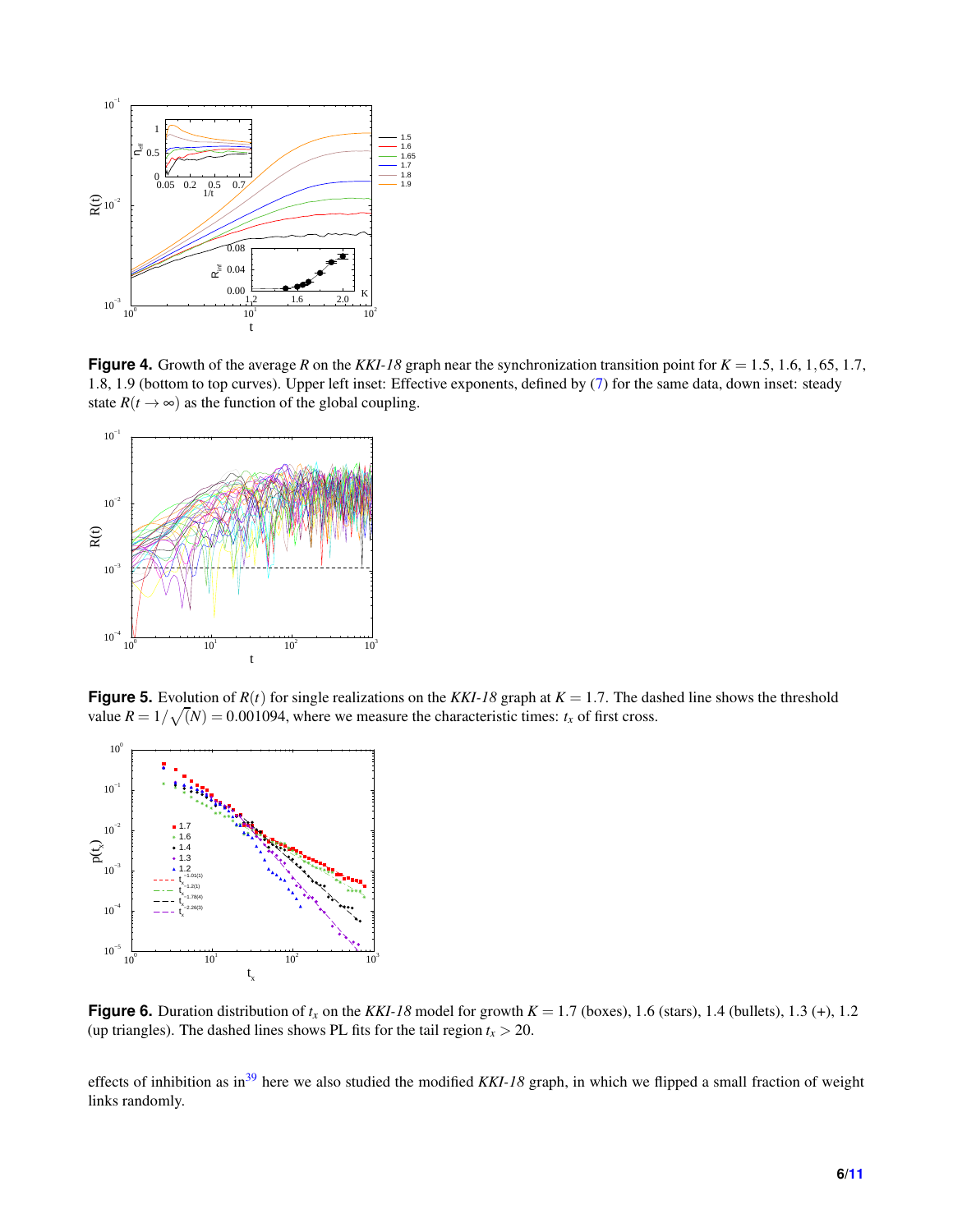#### *Inhibitory weights*

We repeated the analysis of the previous section for the *KKI-18-I* graph, possessing 5% inhibitory link fraction symmetrically :  $W_{ij}'' = W_{ji}'' = -W_{ij}'$ . First we located the transition point as shown on Fig. [7.](#page-6-0) The crossover to synchronization occurs at

<span id="page-6-0"></span>

**Figure 7.** Growth of the average R on the inhibitory KKI-18-I graph near the synchronization transition point for:  $K = 1.5$ , 1.6, 1.7, 1.8, 1.9, 2.0 (bottom to top curves). Inset: effective exponents, defined by [\(7\)](#page-2-1) for the same curves.

 $K_c = 1.9(1)$ , slightly higher than in case of the *KKI-18* network. The tails of the  $p(t_x)$  probability distributions exhibit PL-s with  $1 < \tau$   $<$  2 in the 1.4  $<$  K  $<$  1.8 region. These exponent values overlap the range of experiments (see Fig. [8\)](#page-6-1). The large

<span id="page-6-1"></span>

**Figure 8.** Duration distribution of  $t_x$  on the KKI-18-I model for growth  $K = 1.4$  (bullets), 1.5 (boxes), 1.6 (diamonds), 1.8 (triangles). The dashed line shows PL fits to the tail region:  $t_x > 20$ .

variation of  $\tau_t$  below the transition, suggests the strong disorder may cause some GP effects, but in the lack of true phases we can only claim resemblance with recent results on power-grid networks $60$ , where we pointed out a relation to a phenomena called frustrated synchronization<sup>[33,](#page-9-14)[35](#page-9-16)</sup>.

We have redone this analysis for another random 5% inhibitory link graph sample and arrived to the same results. In<sup>[39](#page-9-20)</sup> the robustness of GP in case of the threshold model dynamical behavior has been tested by the random neglection of 20% of links in one direction. Here we considered the situation of the neglection of all links in one direction:  $W''_{ij} = -W'_{ij}$ ,  $W''_{ji} = 0$ . Even in this extreme anisotropic case one case find a similar extended scaling region below a very smooth crossover as shown in the Supplementary material.

Finally, we considered graphs with 5,10,20% inhibitory node assumptions, by flipping signs of (out or in) link weights of these randomly selected sites. Note, that nodes here represent big bunches of neurons. We show the duration distribution results here for one of the 5% inhibitory node case, when signs of out links are reversed. Below the synchronization transition point, which is at  $K_c = 1.7(1)$  we can find again a region :  $1.35 < K < 1.7$ , where PL tailed de-synchronization duration durations emerge as before (see Fig. [9\)](#page-7-0), characterized by the exponents  $1 < \tau_t < 2$ .

We have also studied the synchronization behavior on graphs with fully inhibited node cases of 5,10,20%, by flipping the weight signs of in-links. Even without weight normalization this produces crossovers at  $K_c \approx 0.18$  with  $\eta_{\text{eff}} \approx 0.23(5)$ ,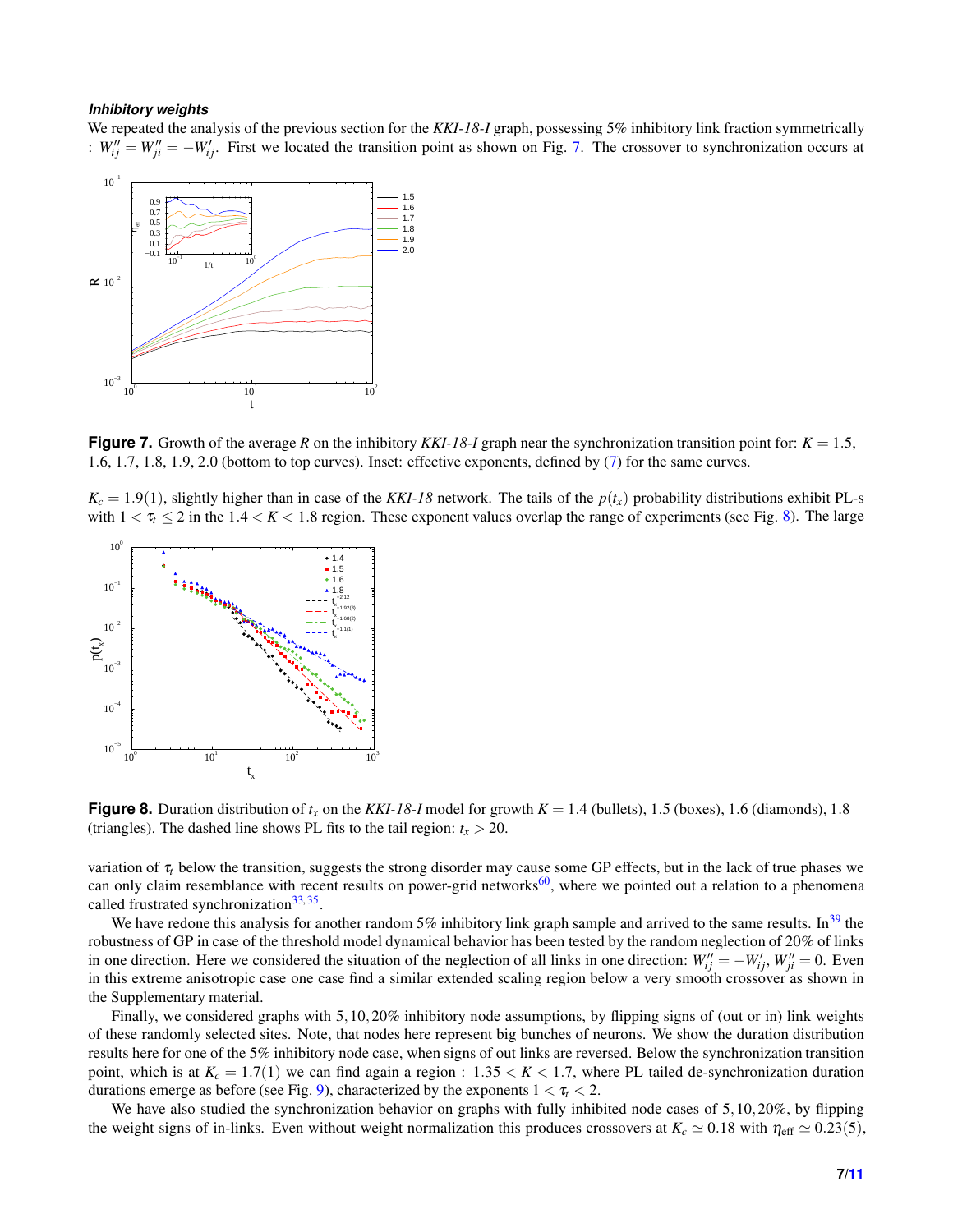<span id="page-7-0"></span>

**Figure 9.** Duration distribution of  $t_x$  on the KKI-18-I model in case of 5% inhibitory node assumption for  $K = 1.35$  (+),  $K = 1.45$  (bullets), 1.55 (boxes), 1.75 (triangles). The dashed line shows PL fits to the tail region:  $t_x > 20$ .

different from the  $\eta \simeq 0.6$  value we found up to now. The tails of the  $p(t_x)$  probability distributions exhibit PL-s with well inside the range of experiments (see Supplementary material).

## **Conclusion and discussion**

Brain experiments support evidence for power-law distributed activity avalanches. These have been explained mainly by discrete, threshold type of models, showing exponents close to the MF values, in agreement with neuro measurements. Os-cillatory activity is widespread in dynamic neuronal networks<sup>[20](#page-9-2)</sup>. The Blue brain project<sup>[61](#page-10-17)</sup> suggests that the cortical dynamics operates at the edge of a phase transition between an asynchronous phase and a synchronous one with emerging oscillations<sup>[62](#page-10-18)</sup>. A recent MF theory showed the emergence of scale-free avalanches at the edge of synchronization $2^7$ .

An extension, taking into account network heterogenities of a large human connectome is provided here, within the framework of the Kuramoto model. We determined the phase synchronization transition points and provided characteristic time exponents, which describe synchronization or de-synchronization events. We found good agreement with the neuroexperimental values in an extended range below the crossover point. We investigated the case, when 5,10,20% fraction of the randomly selected links or nodes are set inhibitory. The obtained  $\tau_t$  duration exponents have been found to be invariant for these fractions and are in the range of experiments. This conclusion has already been derived within the framework of discrete threshold models $39,40$  $39,40$ .

At the transition point the Kuramoto model on these homeostatic *KKI-18* network exhibits:  $\tau_t = 1.2(1)$ , well below the results for the 2dll graph,  $\tau_t = 1.6(1)$ , which is expected to be a system of MF interactions. However, even for this MF like model the dynamical exponents were found to be slightly away from the Kuramoto MF values<sup>[31](#page-9-12)</sup>. This can be the result of enormous corrections to scaling, or due to quenched heterogeneity effects of the 2dll graph. The details of this problem is discussed in<sup>[32](#page-9-13)</sup>. The effective growth exponent on the investigated connectome networks is  $\eta \simeq 0.6$ , near to the 2dll graph results, except for the node inhibited case, where  $\eta_{\text{eff}} \simeq 0.25(5)$  has been found.

Although in the *KKI-18* graph the topological dimension is below  $d_l = 4$ , a crossover behavior can clearly be identified. Around this smeared transition we found scale-free de-synchronization 'avalanche' tails, like in case of the dynamical critical-ity of GP, pointing out relation to possible frustrated synchronization effects<sup>[33,](#page-9-14)[35](#page-9-16)</sup>. Modules of the connectome graph enhance rare-region effects or frustrated synchroniztion domains.

As it was discussed in<sup>[39](#page-9-20)</sup> such coarse grained connectomes suffer possible sources of errors, like unknown noise in the data generation; underestimation of long connections; radial accuracy, influencing endpoints of the tracts and hierarchical levels of the cortical organization; or transverse accuracy, determining which cortical area is connected to another. Still important modifications, such as inhibitory links, directedness, or random loss of connections up to 20% confirmed the robustness of dynamical scaling, suggesting that fine network details may not play an important role. It is also important, that the PL tail in the weight distribution is similar to what was obtained by a synaptic learning algorithm in an artificial neural network $^{63}$  $^{63}$  $^{63}$ . A very recent experimental study has provided confirmation for the connectome generation used here<sup>[64](#page-10-20)</sup>. Those results suggest that diffusion MRI tractography is a powerful tool for exploring the structural connectional architecture of the brain.

>From a neuroscience point of view one may find the Kuramoto model too simplistic to describe the brain. However, at least in the weak coupling limit equivalence of phase-oscillator and integrate-and-fire models has been found $65$ , that may hold for the sub-critical region, where we observed the dynamical scaling. At criticality universal scaling is expected to hold and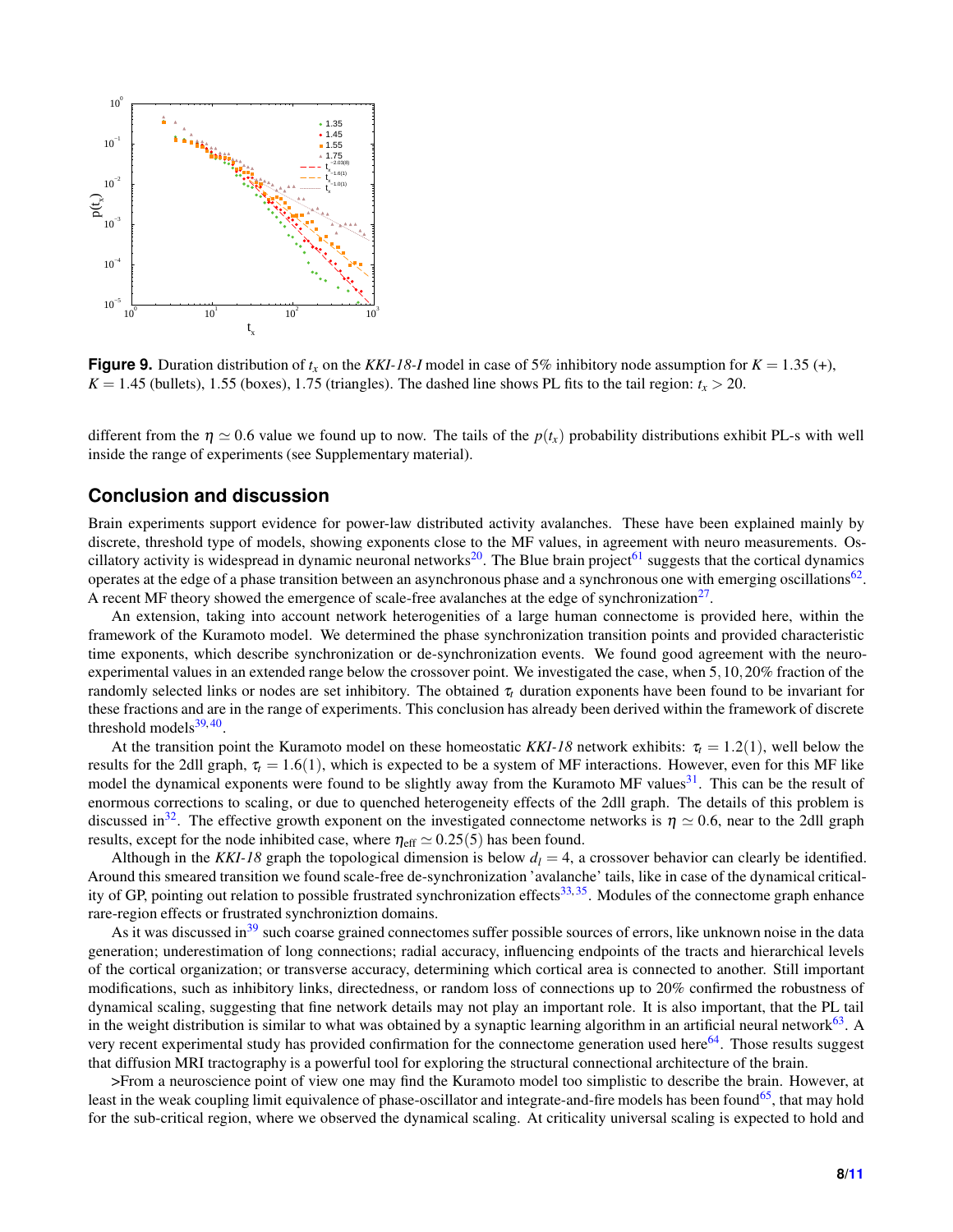thus the exponents obtained for this model can well describe the synchronization transition of other, more complex models. We believe that investigating a basic model is an important and necessary first step for neuroscience as this can provide a representative for a whole class of more real ones.

An interesting continuation of this work would be the study of the frequency entrainment of oscillators, which can exhibit real phase transition at  $d = 3.05$  of the KKI-18 graph, or consideration of more complex models or graphs than the ones investigated here. Another open point could be the determination of avalanche sizes in these synchronization processes. The codes and the graphs used here are available on request from the corresponding author.

# **Acknowledgments**

We thank R. Juhász for the useful comments and Wesley Cota for generating and providing us Fig. 1. We gratefully acknowledge computational resources provided by NIIF Hungary, the HZDR computing center, the Group of M. Bussmann and the Center for Information Services and High Performance Computing (ZIH) at TU Dresden via the GPU Center of Excellence Dresden. We thank S. Gemming for support. Support from the Hungarian research fund OTKA (K128989), the Initiative and Networking Fund of the Helmholtz Association via the W2/W3 Programme (W2/W3-026) and the Helmholtz Excellence Network DCM-MatDNA (ExNet-0028) is acknowledged.

## <span id="page-8-0"></span>**References**

- <span id="page-8-1"></span>1. Muñoz, M. A. Colloquium: Criticality and dynamical scaling in living systems. *Rev. Mod. Phys.* 90, 031001 (2018). URL <https://link.aps.org/doi/10.1103/RevModPhys.90.031001>.
- <span id="page-8-2"></span>2. Abbott, L. A network of oscillators. *Journal of Physics A: General Physics* 23, 3835–3859 (1990).
- <span id="page-8-3"></span>3. Deco, G., Kringelbach, M., Jirsa, V. & Ritter, P. The dynamics of resting fluctuations in the brain: Metastability and its dynamical cortical core. *Scientific Reports* 7 (2017).
- <span id="page-8-4"></span>4. Kaiser, M. & Hilgetag, C. Optimal hierarchical modular topologies for producing limited sustained activation of neural networks. *Frontiers in Neuroinformatics* 4 (2010).
- 5. Haimovici, A., Tagliazucchi, E., Balenzuela, P. & Chialvo, D. R. Brain organization into resting state networks emerges at criticality on a model of the human connectome. *Phys. Rev. Lett.* 110, 178101 (2013). URL <https://link.aps.org/doi/10.1103/PhysRevLett.110.178101>.
- <span id="page-8-6"></span><span id="page-8-5"></span>6. Chialvo, D. R. Emergent complex neural dynamics. *Nature Physics* 6, 744–750 (2010). URL <http://www.nature.com/doifinder/10.1038/nphys1803>.
- 7. Larremore, D. B., Shew, W. L. & Restrepo, J. G. Predicting criticality and dynamic range in complex networks: Effects of topology. *Phys. Rev. Lett.* 106, 058101 (2011). URL <https://link.aps.org/doi/10.1103/PhysRevLett.106.058101>.
- <span id="page-8-8"></span><span id="page-8-7"></span>8. Kinouchi, O. & Copelli, M. Optimal dynamical range of excitable networks at criticality. *Nature Physics* 2, 348–352 (2006).
- 9. Beggs, J. & Plenz, D. Neuronal avalanches in neocortical circuits. *J. Neuroscience* 23, 11167 (2003).
- 10. Friedman, N. *et al.* Universal critical dynamics in high resolution neuronal avalanche data. *Physical Review Letters* 108 (2012).
- 11. Shew, W. *et al.* Adaptation to sensory input tunes visual cortex to criticality. *Nature Physics* 11, 659–663 (2015).
- <span id="page-8-9"></span>12. Yaghoubi, M. *et al.* Neuronal avalanche dynamics indicates different universality classes in neuronal cultures. *Scientific Reports* 8 (2018).
- <span id="page-8-10"></span>13. Palva, J. *et al.* Neuronal long-range temporal correlations and avalanche dynamics are correlated with behavioral scaling laws. *Proceedings of the National Academy of Sciences of the United States of America* 110, 3585–3590 (2013).
- <span id="page-8-11"></span>14. Stassinopoulos, D. & Bak, P. Democratic reinforcement: A principle for brain function. *Physical Review E* 51, 5033–5039 (1995).
- <span id="page-8-12"></span>15. Pruessner, G. *Self-organised criticality: Theory, models and characterisation* (2012).
- <span id="page-8-13"></span>16. Moretti, P. & Muñoz, M. A. Griffiths phases and the stretching of criticality in brain networks. *Nature Communications* 4, 2521 (2013). URL <http://www.nature.com/doifinder/10.1038/ncomms3521>.
- 17. Ódor, G., Dickman, R. & Ódor, G. Griffiths phases and localization in hierarchical modular networks. *Scientific Reports* 5, 14451 (2015). URL <http://www.nature.com/doifinder/10.1038/srep14451>.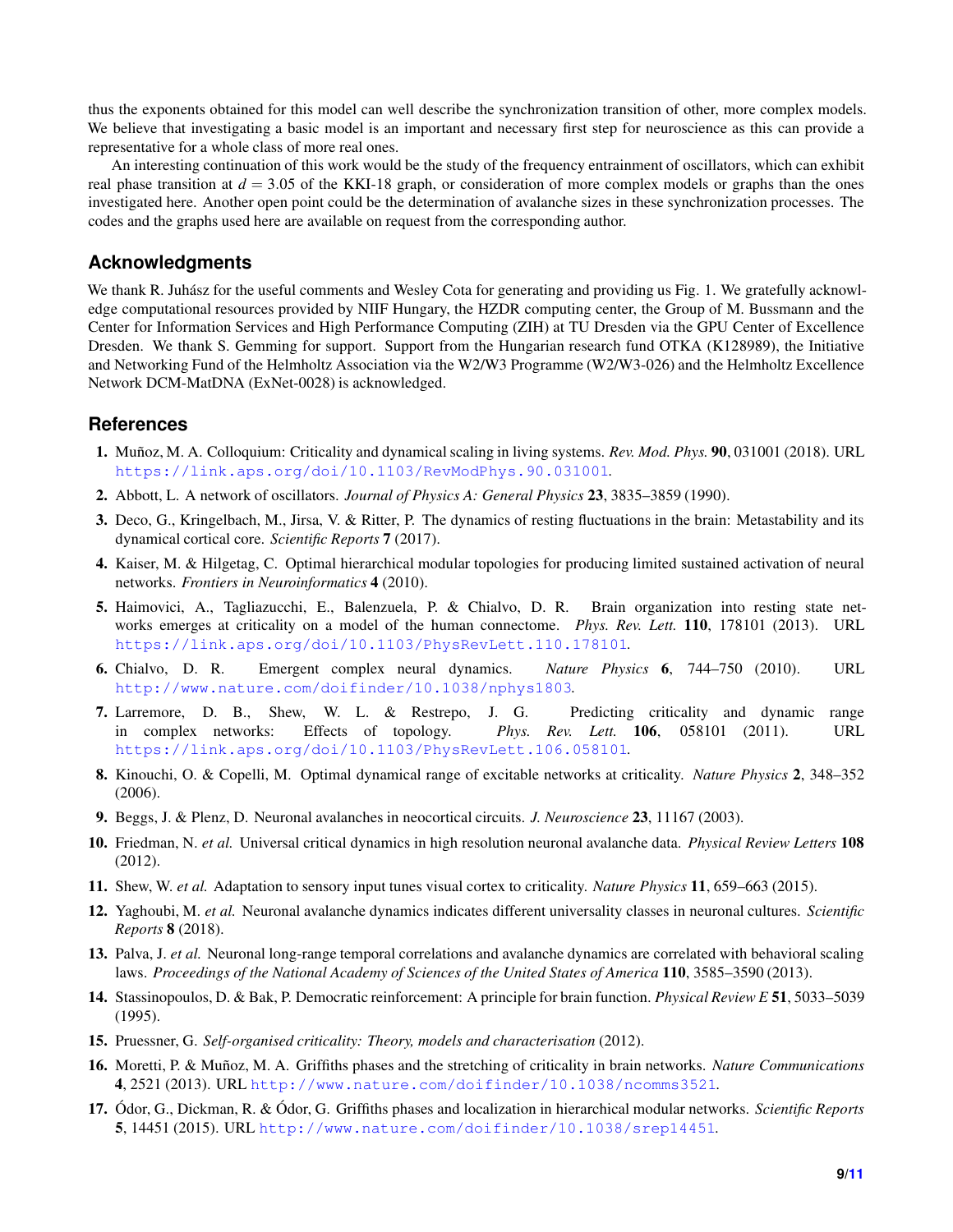- <span id="page-9-1"></span><span id="page-9-0"></span>18. Griffiths, R. B. Nonanalytic Behavior Above the Critical Point in a Random Ising Ferromagnet. *Phys. Rev. Lett.* 23, 17–19 (1969). URL <http://link.aps.org/doi/10.1103/PhysRevLett.23.17>.
- <span id="page-9-2"></span>19. Ódor, G. *Universality in nonequilibrium lattice systems: Theoretical foundations* (2008).
- <span id="page-9-3"></span>20. Penn, Y., Segal, M. & Moses, E. Network synchronization in hippocampal neurons. *Proceedings of the National Academy of Sciences of the United States of America* 113, 3341–3346 (2016).
- 21. Pikovsky, A., Kurths, J., Rosenblum, M. & Kurths, J. *Synchronization: A Universal Concept in Nonlinear Sciences*. Cambridge Nonlinear Science Series (Cambridge University Press, 2003).
- <span id="page-9-4"></span>22. Acebrón, J., Bonilla, L., Vicente, C., Ritort, F. & Spigler, R. The kuramoto model: A simple paradigm for synchronization phenomena. *Reviews of Modern Physics* 77, 137–185 (2005).
- <span id="page-9-5"></span>23. Fontenele, A. J. *et al.* Criticality between cortical states. *Phys. Rev. Lett.* 122, 208101 (2019). URL <https://link.aps.org/doi/10.1103/PhysRevLett.122.208101>.
- <span id="page-9-6"></span>24. Varela, F., Lachaux, J.-P., Rodriguez, E. & Martinerie, J. The brainweb: Phase synchronization and large-scale integration. *Nature Reviews Neuroscience* 2, 229–239 (2001).
- <span id="page-9-7"></span>25. Buzsáki, G. & Draguhn, A. Neuronal oscillations in cortical networks. *Science* 304, 1926–1929 (2004). URL <https://science.sciencemag.org/content/304/5679/1926>.
- <span id="page-9-8"></span>26. Renart, A. *et al.* The asynchronous state in cortical circuits. *Science* 327, 587–590 (2010).
- 27. Di Santo, S., Villegas, P., Burioni, R. & Muñoz, M. Landau–ginzburg theory of cortex dynamics: Scale-free avalanches emerge at the edge of synchronization. *Proceedings of the National Academy of Sciences of the United States of America* 115, E1356–E1365 (2018).
- <span id="page-9-10"></span><span id="page-9-9"></span>28. Kuramoto, Y. *Chemical Oscillations, Waves, and Turbulence*. Springer Series in Synergetics (Springer Berlin Heidelberg, 2012).
- <span id="page-9-11"></span>29. Hong, H., Chaté, H., Park, H. & Tang, L.-H. Entrainment transition in populations of random frequency oscillators. *Physical Review Letters* 99 (2007).
- <span id="page-9-12"></span>30. Hong, H., Park, H. & Choi, M. Collective synchronization in spatially extended systems of coupled oscillators with random frequencies. *Physical Review E - Statistical, Nonlinear, and Soft Matter Physics* 72 (2005).
- <span id="page-9-13"></span>31. Choi, C., Ha, M. & Kahng, B. Extended finite-size scaling of synchronized coupled oscillators. *Physical Review E - Statistical, Nonlinear, and Soft Matter Physics* 88 (2013).
- 32. Juhász, R., Kelling, J. & Ódor, G. Critical dynamics of the Kuramoto model on sparse random networks. *Journal of Statistical Mechanics: Theory and Experiment* 2019, 053403 (2019). URL <https://doi.org/10.1088%2F1742-5468%2Fab16c3>.
- <span id="page-9-14"></span>33. Villegas, P., Moretti, P. & Muñoz, M. Frustrated hierarchical synchronization and emergent complexity in the human connectome network. *Scientific Reports* 4 (2014).
- <span id="page-9-16"></span><span id="page-9-15"></span>34. Villegas, P., Hidalgo, J., Moretti, P. & Muñoz, M. Complex synchronization patterns in the human connectome network. 69–80 (2016).
- <span id="page-9-17"></span>35. Millán, A., Torres, J. & Bianconi, G. Complex network geometry and frustrated synchronization. *Scientific Reports* 8 (2018).
- <span id="page-9-18"></span>36. Sporns, O., Chialvo, D., Kaiser, M. & Hilgetag, C. Organization, development and function of complex brain networks. *Trends in Cognitive Sciences* 8, 418–425 (2004).
- <span id="page-9-19"></span>37. Yu, S., Huang, D., Singer, W. & Nikolić, D. A small world of neuronal synchrony. *Cerebral Cortex* 18, 2891–2901 (2008).
- <span id="page-9-20"></span>38. Watts, D. J. & Strogatz, S. H. Collective dynamics of 'small-world' networks. *Nature* 393, 440–442 (1998). URL <https://doi.org/10.1038/30918>.
- <span id="page-9-21"></span>39. Ódor, G. Critical dynamics on a large human Open Connectome network. *Phys. Rev. E* 94, 062411 (2016). URL <https://link.aps.org/doi/10.1103/PhysRevE.94.062411>.
- <span id="page-9-22"></span>40. Ódor, G. Robustness of griffiths effects in homeostatic connectome models. *Physical Review E* 99 (2019).
- 41. Azouz, R. & Gray, C. Dynamic spike threshold reveals a mechanism for synaptic coincidence detection in cortical neurons in vivo. *Proceedings of the National Academy of Sciences of the United States of America* 97, 8110–8115 (2000).